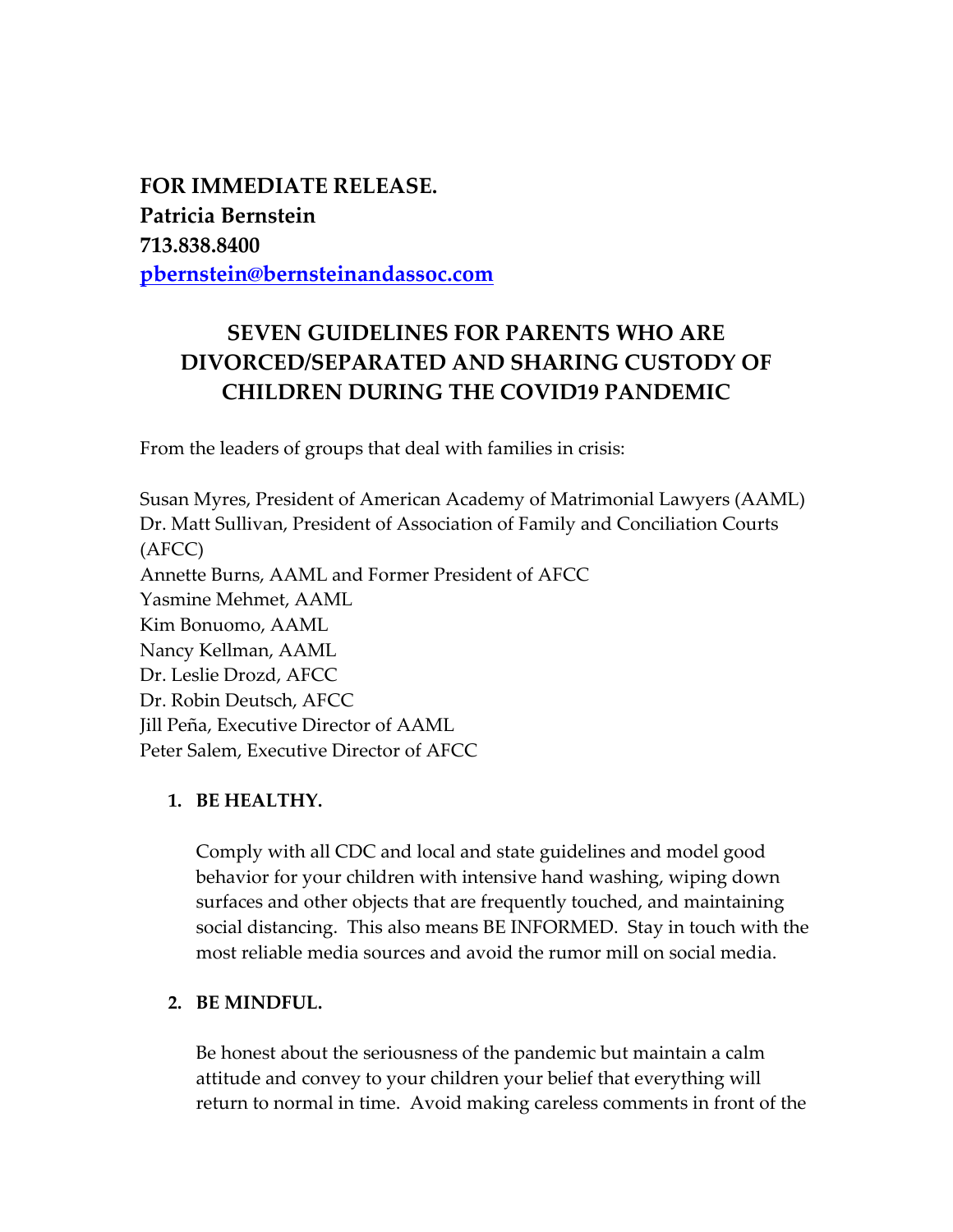children and exposing them to endless media coverage intended for adults. Don't leave the news on 24/7, for instance. But, at the same time, encourage your children to ask questions and express their concerns and answer them truthfully at a level that is age-appropriate.

3. **BE COMPLIANT** with court orders and custody agreements.

As much as possible, try to avoid reinventing the wheel despite the unusual circumstances. The custody agreement or court order exists to prevent endless haggling over the details of timesharing. In some jurisdictions there are even standing orders mandating that, if schools are closed, custody agreements should remain in force as though school were still in session.

# **4. BE CREATIVE.**

At the same time, it would be foolish to expect that nothing will change when people are being advised not to fly and vacation attractions such as amusement parks, museums and entertainment venues are closing all over the US and the world. In addition, some parents will have to work extra hours to help deal with the crisis and other parents may be out of work or working reduced hours for a time. Plans will inevitably have to change. Encourage closeness with the parent who is not going to see the child through shared books, movies, games and FaceTime or Skype.

## **5. BE TRANSPARENT.**

Provide honest information to your co-parent about any suspected or confirmed exposure to the virus, and try to agree on what steps each of you will take to protect the child from exposure. Certainly both parents should be informed at once if the child is exhibiting any possible symptoms of the virus.

## 6. **BE GENEROUS**.

Try to provide makeup time to the parent who missed out, if at all possible. Family law judges expect reasonable accommodations when they can be made and will take seriously concerns raised in later filings about parents who are inflexible in highly unusual circumstances.